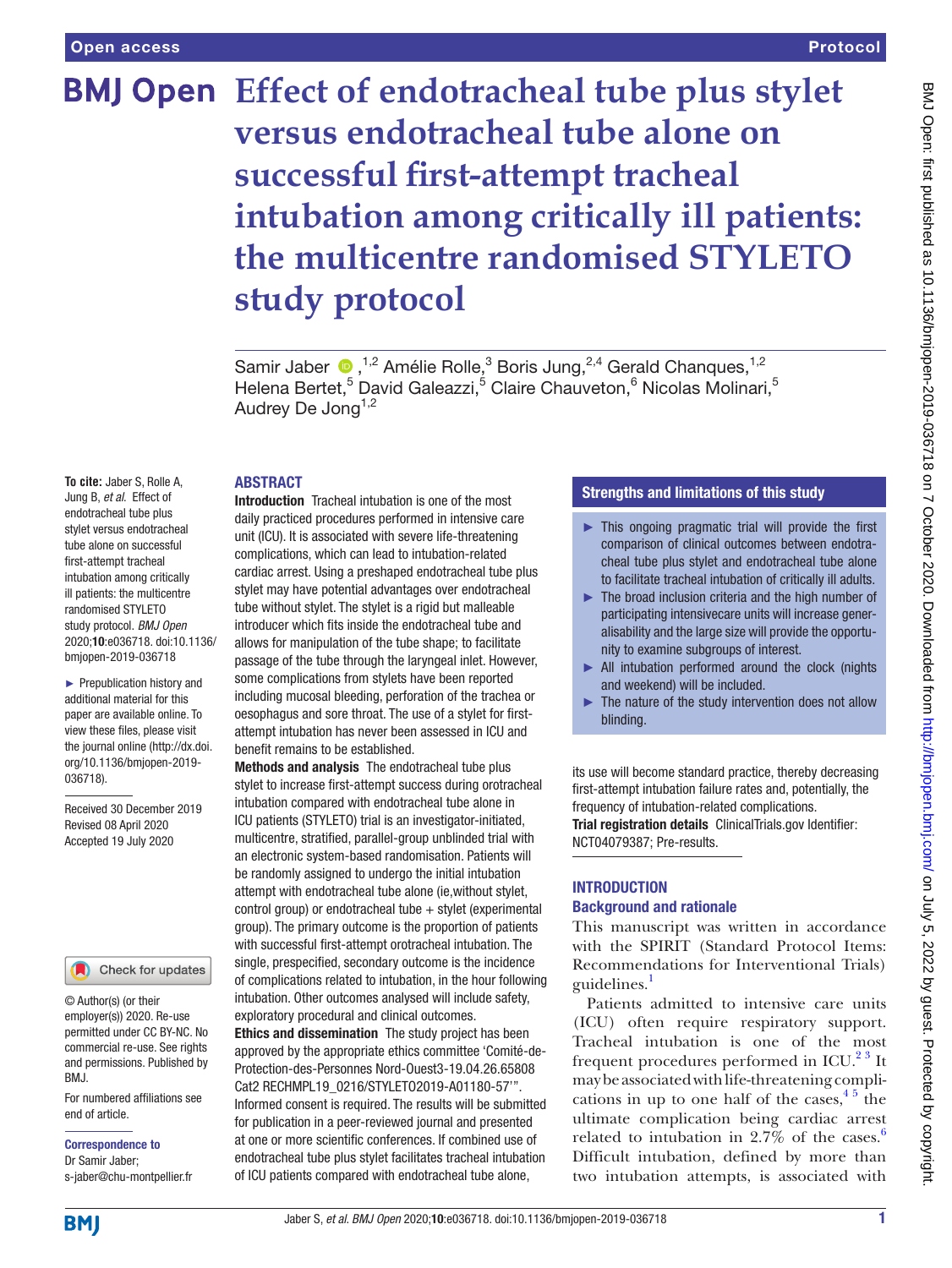

<span id="page-1-0"></span>Figure 1 CONSORT diagram of the STYLETO trial. ICU, intensive care unit.

life-threatening complications. $4\frac{4}{7}$  To prevent and limit the incidence of complications related to intubation, intubation algorithms have been developed, $^{78}$  and risk factors for difficult intubation in ICU have been identified that constitute the MACOCHA score (Mallampati score III or IV, obstructive sleep Apnoea syndrome, reduced mobility of Cervical spine, limited mouth Opening <3 cm, Coma, severe Hypoxaemia (<80%) and non-Anaesthesiologist status).<sup>[5](#page-7-5)</sup>

Devices aiming to facilitate tracheal intubation in ICU have been recently assessed. In 2018, a large multicentre study<sup>2</sup> reported first-attempt intubation success rates using direct laryngoscopy of 70% and videolaryngoscopy of  $67\%$ . In 2019, a multicentre randomised trial,  $\frac{11}{11}$  assessing whether positive-pressure ventilation with a bag-mask device (bag-mask ventilation) during tracheal intubation of critically ill adults prevents hypoxaemia, reported a firstattempt success rate of 81%. Other authors reported an overall first-attempt intubation success rate of  $74\%$ .<sup>[5](#page-7-5)</sup> The 20% to 40% first-attempt failure rates throughout studies highlight the opportunity to improve the safety and efficiency of this critical procedure. Using a preshaped endotracheal tube plus stylet may have potential advantages over endotracheal tube alone without stylet. The stylet is a rigid but malleable introducer which fits inside the endotracheal tube and allows for manipulation of the tube shape; usually into a hockey stick shape, to facilitate passage of the tube through the laryngeal inlet. The stylet also provides additional rigidity to the tube which may aid in tube passage. The stylet can help to increase success

of intubation in operating rooms, although the available literature is poor.

However, some complications from intubating stylets have been reported including mucosal bleeding, perfora-tion of the trachea or oesophagus and sore throat.<sup>[13 14](#page-7-8)</sup> In 2018, one study has compared the use of a bougie to the use of the endotracheal tube plus stylet in the emergency department.<sup>10</sup> However, in ICU, the systematic use of a stylet is still debated and recent recommendations $^{15}$ <sup>16</sup> do not recommend to use or not to use such devices for firstattempt intubation.

The routine utilisation of a stylet for first-attempt intubation using direct laryngoscopy in ICU has never been assessed and benefit remains to be established.

We hypothesise that adding a stylet to the endotracheal tube will facilitate higher first-attempt intubation success compared with endotracheal tube alone (ie, without stylet) in ICU patients needing mechanical ventilation.

#### **Objectives**

#### Primary objective

To determine whether endotracheal tube plus stylet increases first-attempt success during intubation procedure over endotracheal tube alone in ICU patients needing mechanical ventilation.

#### Secondary objectives

To compare in both groups, the incidence of complications related to intubation and other secondary outcomes.

The main hypothesis is that endotracheal tube plus stylet increases first-attempt success during intubation procedure over endotracheal tube alone in ICU patients needing mechanical ventilation.

#### Trial design

The endotracheal tube plus stylet to increase first-attempt success during endotracheal tube alone in ICU patients (STYLETO) trial is an investigator-initiated, multicentre, stratified, parallel-group unblinded trial with an electronic system–based randomisation. Patients will be randomly assigned to undergo the initial intubation attempt with endotracheal tube alone (ie, without stylet, control group) or endotracheal tube + stylet (experimental group).

#### CONSORT diagram

[Figure](#page-1-0) 1 shows the CONSORT diagram of the STYLETO trial.

# METHODS: PARTICIPANTS, INTERVENTIONS AND OUTCOMES Study setting

The STYLETO study will take place in 35 ICUs, in France.

#### Eligibility criteria

#### Inclusion criteria

Patients must be present in the ICU, adult (age  $\geq 18$ ) years), covered by public health insurance, with written informed consent from the patient or proxy (if present)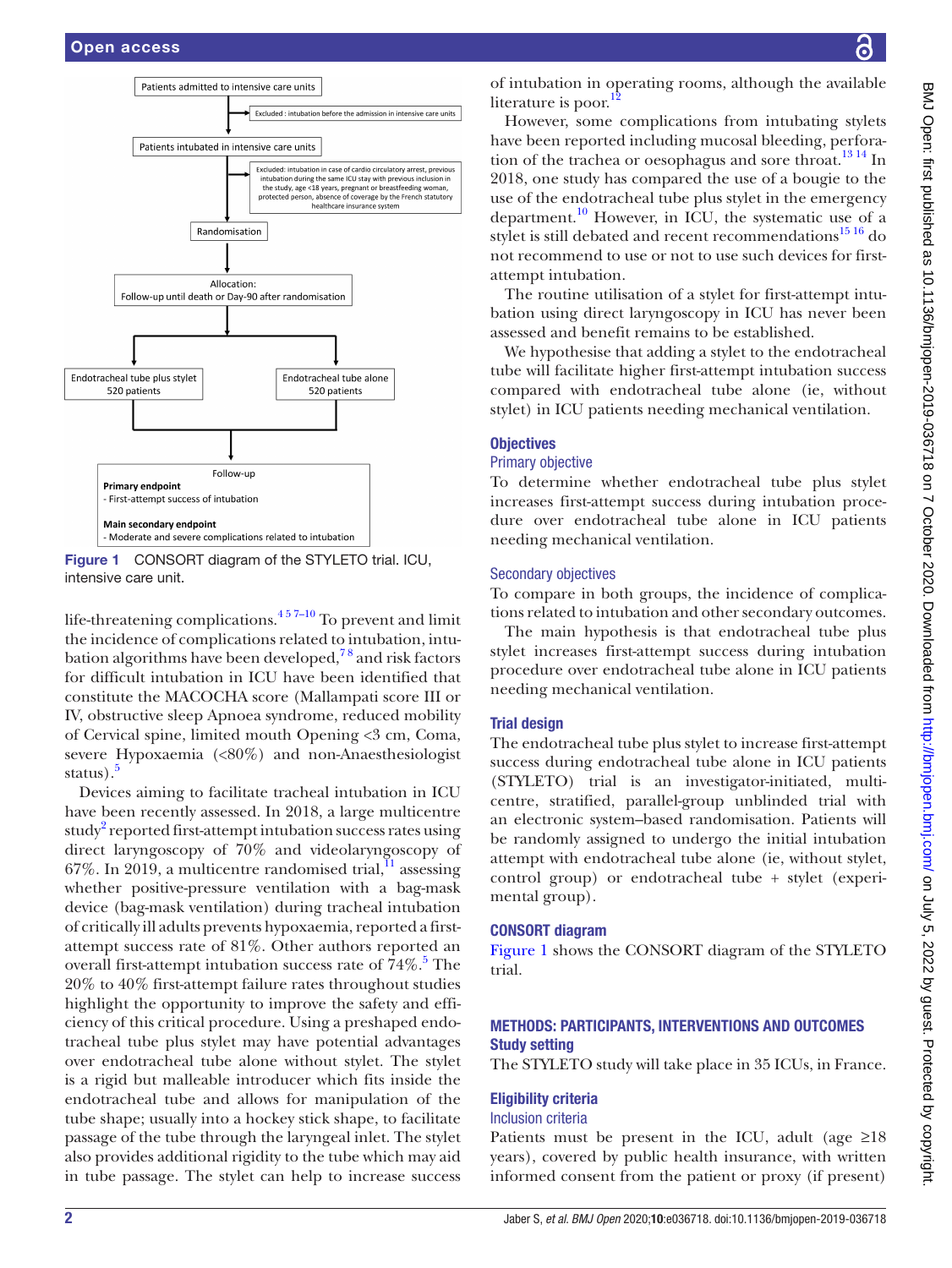before inclusion or once possible when patient has been included in a context of emergency and require mechanical ventilation through an endotracheal tube.

#### Exclusion criteria

Patients fulfilling one or more of the following criteria will not be included: intubation in case of cardio circulatory arrest, previous intubation during the same ICU stay with previous inclusion in the study, age <18 years, pregnant or breastfeeding woman, protected person, refusal of study participation or to pursue the study by the patient, absence of coverage by the French statutory healthcare insurance system.

#### **Outcomes**

#### Primary outcome

Primary outcome variable is the proportion of patients with successful first-attempt endotracheal intubation, which is defined based on a normal-appearing waveform of the partial pressure of end-tidal exhaled carbon dioxide curve over four or more breathing cycles.<sup>[2](#page-7-1)</sup>

In case of absence of end-tidal exhaled carbon dioxide (dysfunction or cardiac arrest during intubation), the first-attempt success was defined using pulmonary auscultation: auscultation for bilateral breath sounds and absence of stomach inflation.

The criterion 'first-attempt intubation success' was chosen because directly related to the potential benefits of using a stylet and associated with complications related to intubation.<sup>17</sup>

# Main secondary outcome

The single, prespecified, secondary outcome is the incidence of complications related to intubation<sup>45</sup> in the hour following intubation (severe: severe hypoxaemia defined by lowest saturation <80%, severe cardiovascular collapse, defined as systolic blood pressure less than 65 mm Hg recorded at least once or less than 90 mm Hg lasting 30 min despite 500 to 1000 mL of fluid loading (crystalloids solutions) or requiring introduction or increasing doses by more than 30% of vasoactive support,



<span id="page-2-0"></span>Figure 2 Study design of the STYLETO trial. FiO2, fraction of inspired oxygen; h, hours; ICU, intensive care unit; PEEP, positiveend-expiratory pressure; SpO2, peripheral oxygen saturation.

cardiac arrest, death during intubation; moderate: difficult intubation, severe ventricular or supraventricular arrhythmia requiring intervention, oesophageal intubation, agitation, pulmonary aspiration, dental injuries).

#### Main safety outcomes

The main safety outcomes will be the lowest peripheral oxygen saturation (SpO2), highest fraction of inspired oxygen (FiO2) and highest positive end-expiratory pressure (PEEP) in the time period of 6 to 24 hours postintubation. $\frac{11}{11}$  The complications that could be directly related to the stylet use will also be recorded during the first intubation attempt: mucosal bleeding, laryngeal, tracheal, mediastinal or oesophageal injuries or  $\overline{\text{others}}$ .<sup>[10 13](#page-7-9)</sup>

#### Exploratory procedural and safety outcomes

A separate analysis of severe and moderate complications related to intubation<sup>45</sup> and of each of its components will be performed.

The other exploratory procedural and safety outcomes will be the incidence of lowest SpO2 less than 90% from induction to 2 min after intubation; $\frac{11}{11}$  change in SpO2 from SpO2 at induction to lowest SpO2;<sup>[11](#page-7-6)</sup> desaturation, defined as a change in SpO2 of more than 3% from induction to 2 min after intubation; $\frac{11}{11}$  Cormack-Lehane grade of glottic view; $\frac{11}{11}$  operator-assessed difficulty of intubation; $\frac{11}{11}$  need for additional airway equipment or a second operator;<sup>[11](#page-7-6)</sup> number of laryngoscopy attempts;<sup>11</sup> lowest SpO2, highest FiO2 and highest PEEP from 0 to 1 hours and 1 to 6 hours after intubation; $\frac{11}{1}$  new infiltrate on chest imaging in the  $48$  hours after intubation;<sup>[11](#page-7-6)</sup> new pneumothorax on chest imaging in the 24 hours after intubation, $\frac{11}{1}$  $\frac{11}{1}$  $\frac{11}{1}$  new pneumomediastinum on chest imaging in the 24 hours after intubation.<sup>11</sup> New infiltrate, pneumothorax or pneumomediastinum on chest imaging will be determined by the referent local ICU investigator.

# Exploratory clinical outcomes

The exploratory clinical outcomes will be: ICU length of stay, ICU-free days, invasive ventilator-free days, mortality rate on day 28, in hospital (until day 90) and day 90 mortality.<sup>11</sup><sup>18</sup>

#### Interventions

Patients eligible for inclusion will be randomly assigned to the experimental group (endotracheal tube plus stylet) or to the control group (endotracheal tube alone, [figure](#page-2-0) 2, [online supplemental figure S1](https://dx.doi.org/10.1136/bmjopen-2019-036718)). First laryngoscopy for first-attempt will be performed with a standard Macintosh laryngoscope. The experimental group consists in intubating the trachea with an endotracheal tube plus stylet with a 'straight-to-cuff' shape and a bend angle of  $25^{\circ}$  to  $35^{\circ}$ .<sup>[19](#page-7-12)</sup> The control group consists in intubating the trachea with an endotracheal tube alone (ie, without stylet). The type of blade (plastic or metal, size 3 or 4) for standard laryngoscopy and the type of endotracheal tube will be left to the operator discretion according to standard recommendations.<sup>20</sup>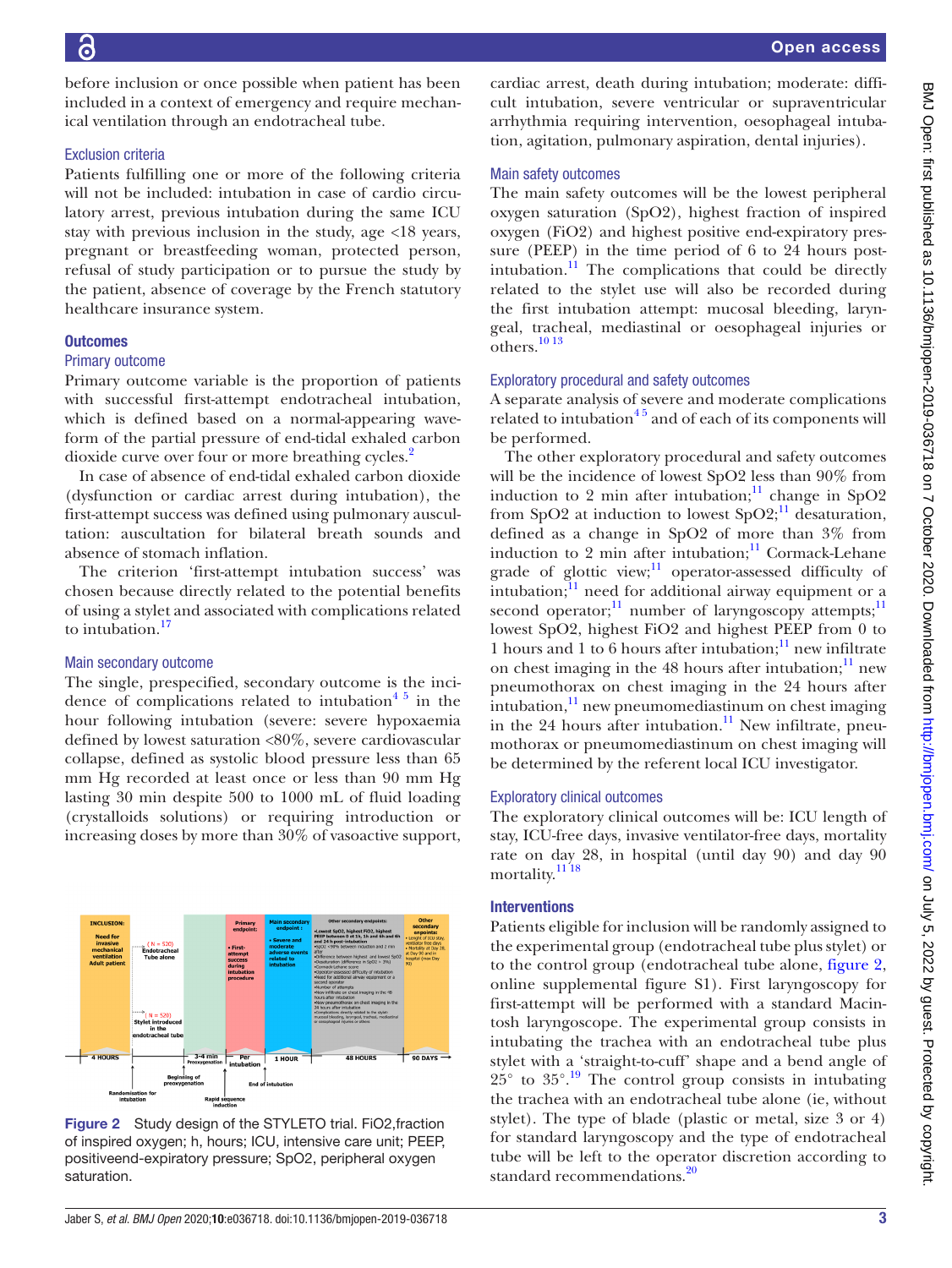The availability of equipment for management of a difficult airway will be checked. $21$  The difficulty of intubation will be assessed using the MACOCHA score.<sup>[5](#page-7-5)</sup> The Montpellier intubation protocol<sup>8 22</sup> will be strongly advised to be followed for each procedure. In brief, before intubation will be performed: fluid loading in absence of cardiogenic oedema and early introduction of vasopressors, preoxygenation with non-invasive ventilation and high-flow nasal cannula oxygen for apnoeic oxygenation in the case of acute respiratory failure,  $\frac{18\,23\,24}{2}$  preparation of sedation by the nursing team and the presence of two operators. During the intubation period, recommended induction will be rapid sequence induction using shortacting hypnotics (etomidate or ketamine or propofol in case of haemodynamic stability), and a rapid onset muscle relaxant (succinylcholine or rocuronium in case of hyperkalaemia), with application of cricoid pressure (Sellick manoeuvre). After the intubation will be performed: verification of the tube's position by capnography, initiation of long-term sedation as soon as possible (to avoid agitation) and low pressure (low tidal volume, low PEEP and low rate, with a protective mechanical ventilation and a recruitment manoeuvre following intubation after haemodynamic stabilisation.[25 26](#page-7-17) At any time, vasopressors are recommended in the event of severe haemodynamic collapse.

During the procedure, after preoxygenation, the patient will be ventilated in case of desaturation to less than 90%. In case of inadequate ventilation and unsuccessful intubation, emergency non-invasive airway ventilation (supraglottic airway) will be used. In cases of intubation failure, the intubation algorithm of each unit will be followed.<sup>7</sup>

#### Participant timeline

The participant timeline is described in [table](#page-3-0) 1.

#### Sample size

The primary outcome is the first-attempt success during intubation procedure. For this study, 2×485 patients are needed to detect a 10% difference in the first-attempt success rate during intubation procedure (from 70% without stylet to 80% with stylet, difference judged

clinically important,<sup>[2 10](#page-7-1)</sup> at a two-sided  $\alpha$  level of 0.05 and a statistical power of  $95\%$ ).<sup>4 27</sup> <sup>28</sup> To take into account withdrawn consent after randomisation, inclusions not meeting the inclusion criteria or improvement or death before intubation, 1040 patients will be included: 520 patients in each group.

#### **Recruitment**

Patients are expected to be included during a 1.5-year inclusion period starting October 2019. Among the 35 participants centre, each one would include 4 to 10 patients per month during the 8 months study period.

March 2019 to September 2019: Protocol, approvals from ethics committee and trial tool development (case report form, randomisation system).

October 2019 to May 2020: Inclusion of patients.

September 2020: Cleaning and closure of the database. Data analyses, writing of the manuscript and submission for publication.

# METHODS: ASSIGNMENT OF INTERVENTIONS Allocation and sequence generation

Randomisation will be managed by the clinical research unit of Montpellier University Hospital with Capture System software (Ennov Clinical, randomisation module). The randomisation will be centralised and available online. It will be stratified on centre,  $515$  balanced with a 1:1 ratio and blocks of variable sizes.

#### **Blinding**

Given the nature of the devices, a blinded design is not possible for the investigator and associate investigator. The methodologist will be blinded to the group.

# METHODS: DATA COLLECTION, MANAGEMENT AND ANALYSIS Data collection and management

Data will be collected and recorded on electronic case report forms by trained local research coordinators or physicians. Methodology will be similar than the methodology used in a previous published paper, showing

<span id="page-3-0"></span>

| Participant timeline<br><b>Table 1</b>                    |                           |                                     |                           |                              |                           |                           |
|-----------------------------------------------------------|---------------------------|-------------------------------------|---------------------------|------------------------------|---------------------------|---------------------------|
|                                                           | <b>Inclusion</b>          | Intubation<br>$+5$ min<br>$+60$ min | 48 hours after intubation | <b>Discharge</b><br>from ICU | Day 28                    | Day 90                    |
| Informed consent                                          | X                         |                                     |                           |                              |                           |                           |
| Eligibility: check<br>inclusion and exclusion<br>criteria | X                         |                                     |                           |                              |                           |                           |
| Randomisation                                             | $\boldsymbol{\mathsf{X}}$ |                                     |                           |                              |                           |                           |
| Filling of case report<br>forms                           | X                         | X                                   | X                         | X                            | $\boldsymbol{\mathsf{x}}$ | X                         |
| <b>Outcomes</b>                                           |                           | $\boldsymbol{\mathsf{x}}$           | X                         |                              | X                         | $\boldsymbol{\mathsf{x}}$ |
| ICU, intensive care unit.                                 |                           |                                     |                           |                              |                           |                           |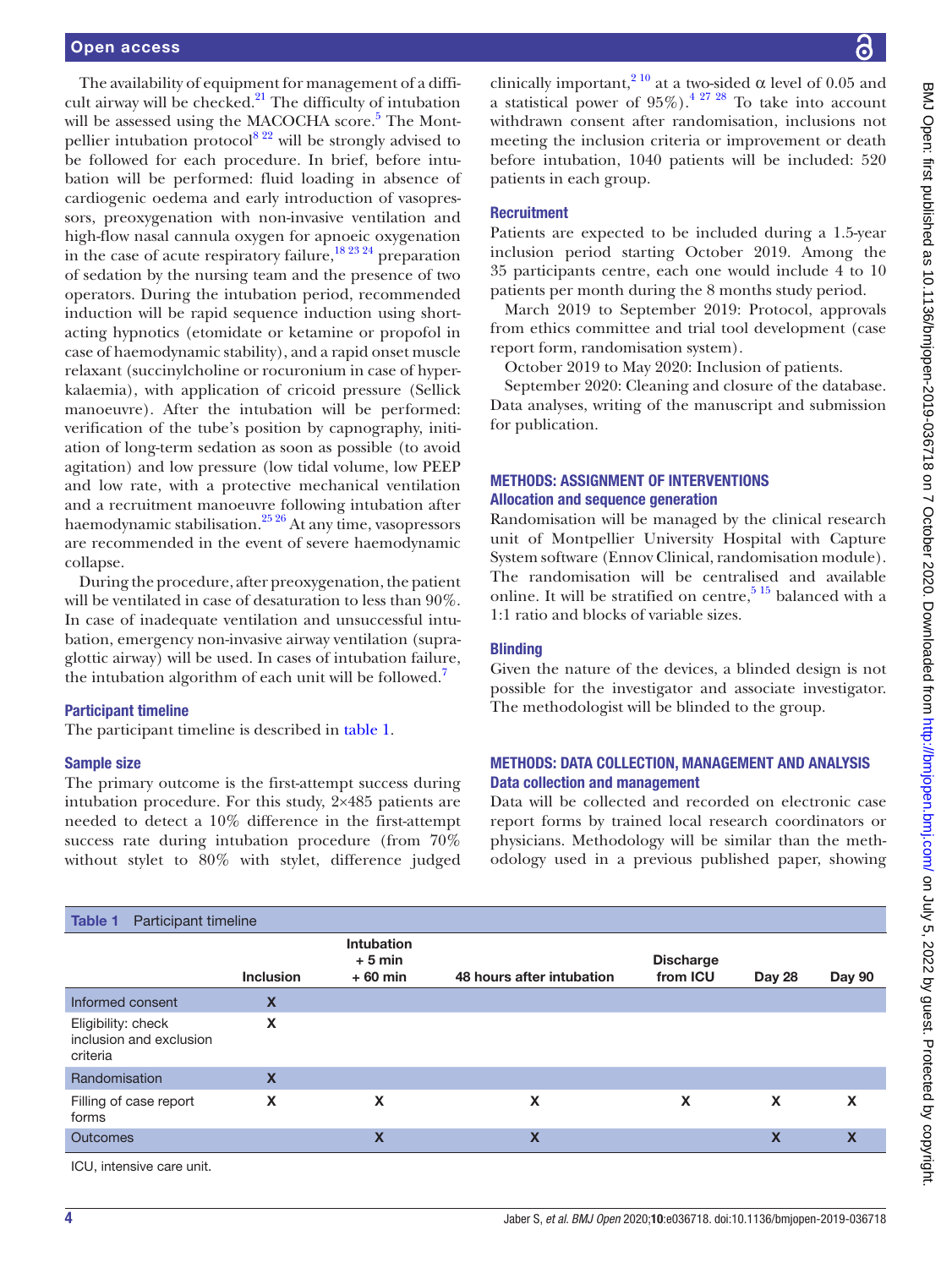that intubation procedure is a challenging issue in ICU because strongly associated with cardiac arrest related to intubation occurrence.<sup>[6](#page-7-3)</sup> Patients will receive standard ICU monitoring consisting of ECG analysis, SpO2 and a non-invasive blood pressure cuff. Prior to tracheal intubation, the nurse will set the time intervals on the noninvasive blood pressure cuff monitoring and electronic medical record in the patient's room to run every minute until 15 min after successful intubation.

The following data will be collected and registered before intubation: demographic and epidemiological data: age, sex, weight, height, date and hour of intubation, on-call procedure, severity scores (Simplified Acute Physiologic Score (SAPS) II at admission, Sequential Organ Failure Assessment score on the day of the procedure), type of admission, reason of ICU admission, indication of intubation and comorbidities. The following parameters will be recorded during the 4 hours before intubation: arterial pressure and lowest saturation, arterial blood gases with calculated arterial oxygen tension to FiO2 ratio (PaO2/FiO2) ratio if performed, delay between the time where the intubation is decided and its realisation (defining real emergency (endotracheal intubation required without delay), relative emergency (endotracheal intubation required within 1 hour), deferred emergency (endotracheal intubation required in more than 1 hour)), presence of vasopressor drugs, prior non-invasive ventilation or high-flow nasal cannula oxygen use, existence of predictive criteria of difficult intubation evaluated by the MACOCHA score.<sup>5</sup>

During preoxygenation, the following data will be recorded: the length of preoxygenation, the vital parameters (SpO2 at the beginning and at the end of the preoxygenation, the type of preoxygenation).

During the intubation procedure, the following parameters will be collected : doses of hypnotic and neuromuscular blocker used, SpO2 at the beginning and at the end, lowest SpO2, lowest and highest arterial pressure and heart rate, total duration of the intubation procedure, number of operators, number of attempts, Cormack grade, traction force on the laryngoscope, Sellick manoeuvre, difficult intubation (more than two attempts), modified Intubation Difficulty Scale  $score^{29}$  $score^{29}$  $score^{29}$  and occurrence of complications related to intubation. The compliance with the Montpellier intubation protocol<sup>8</sup> will be recorded.

After the intubation procedure (until 1 hour after): arterial blood gases with calculated PaO2/FiO2 ratio if performed at 5 min and 30 min and ventilatory settings will be recorded. Moderate and severe complications occurring and nature, number of operators and their training, will be collected. $\frac{11}{11}$  $\frac{11}{11}$  $\frac{11}{11}$ 

From postoperative day 1 to hospital discharge will be assessed: ventilatory settings (lowest SpO2, highest PEEP and highest FiO2 at 1 hour, 6 hours and 24 hours), chest X-ray at 24 hours and 48 hours to identify pneumothorax or new pulmonary infiltrate, morbi-mortality by the length of mechanical ventilation, the length of stay in ICU and the mortality at day 28.

# Statistical methods Statistical analysis

The statistical analysis will incorporate all the elements required by the CONSORT statement for nonpharmacological interventions. Statistical analysis will be performed in an intention to-treat population, including all the randomised patients except patients who withdraw their consent, do not meet the inclusion criteria or improve before intubation and were not intubated. All analyses will be conducted by the medical statistical department of the Montpellier University Hospital using statistical software (SAS, V.9.4; SAS Institute; Cary, North Carolina, USA, and R, V.3.6.2). A two-sided p value of less than 0.05 will be considered to indicate statistical significance.

# Description of the patient groups at baseline

The baseline features of the overall population and of each group will be described. Categorical variables will be reported as frequencies and percentages and continuous variables as either means with SDs or medians with IQRs.

# Primary analysis

Unadjusted test of intervention effect. Uncorrected  $\chi^2$ test will be used for primary outcome analysis. Endotracheal tube plus stylet group will be compared with endotracheal tube alone.

# Secondary analyses

We will conduct the following prespecified secondary analyses:

(1) Secondary, safety and exploratory Outcomes.

We will perform unadjusted, intention-to-treat analyses comparing patients in the endotracheal tube plus stylet group to the endotracheal tube alone group with regard to each of the prespecified secondary and exploratory outcomes.

Continuous outcomes will be compared with the Student's t-test or Mann-Whitney rank-sum test according to the conditions of application and categorical variables with the  $\chi^2$  test or the Fisher's exact test, according to the conditions of application. For repeated data, a mixed linear model will be used, including the subject as a random variable.

(2) Per-protocol analysis.

We will perform a per-protocol analysis comparing patients in the endotracheal tube plus stylet group to the endotracheal tube alone group (regardless of group assignment).

(3) Effect modification (subgroup analyses).

We will examine whether prespecified baseline variables modify the effect of study group on the primary outcome. We will evaluate for effect modification by fitting a logistic regression model for the primary outcome of first-attempt success. Independent variables will include study group assignment, the potential effect modifier variable of interest and the interaction between the two (eg, study group\*SpO2 at induction). Significance will be determined by the p value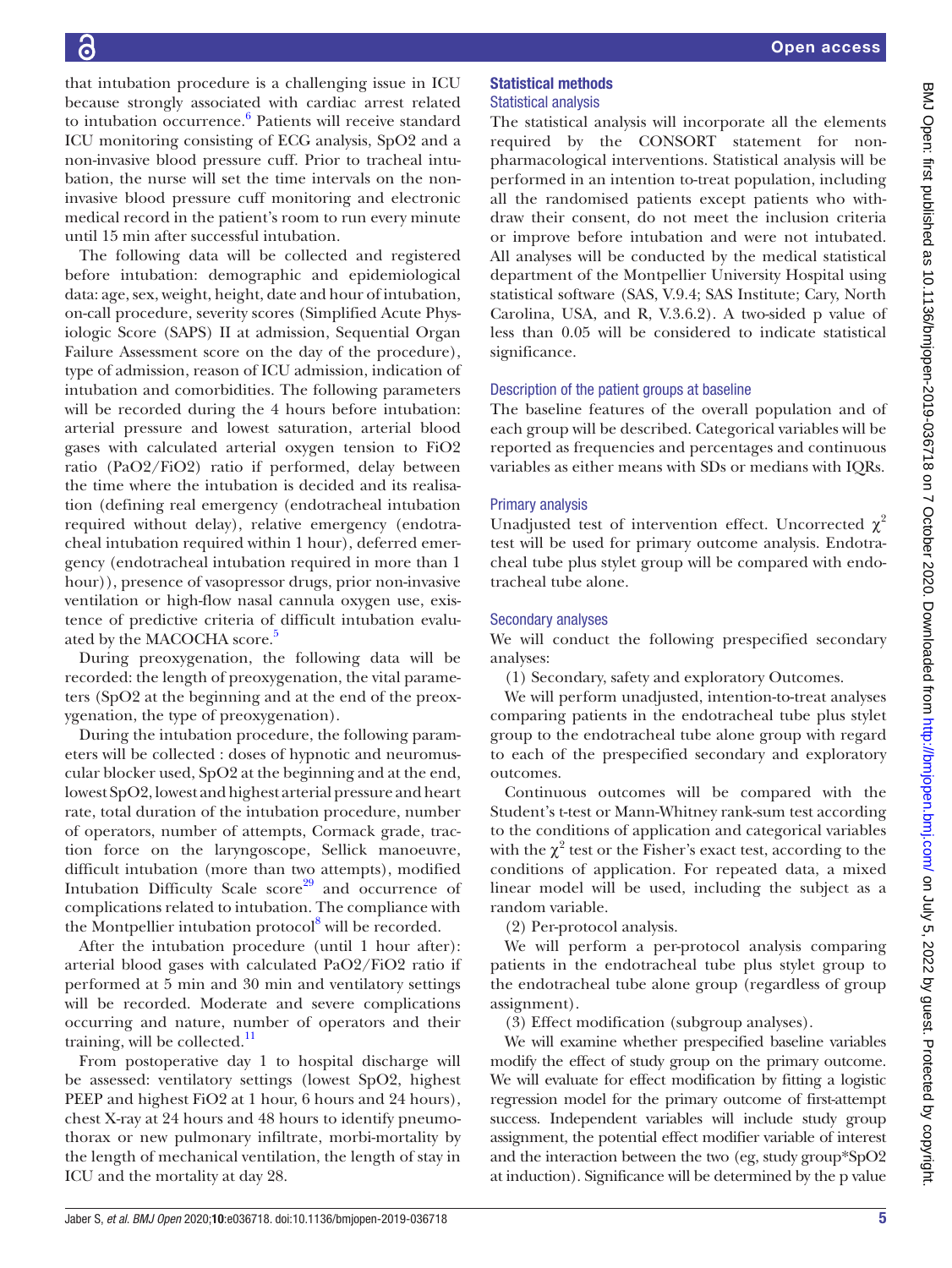#### Open access

for the interaction term, with values less than 0.10 considered suggestive of a potential interaction and values less than 0.05 considered to confirm an interaction. Subgroups derived from categorical variables will be displayed as a forest plot. Continuous variables will be analysed using cubic splines with 3 to 5 knots. If the presentation of data requires it, dichotomisation of continuous variables for inclusion in a forest plot will be performed.

Prespecified subgroups that may modify the effect of adding a stylet for tracheal intubation include: $<sup>1</sup>$ </sup>

- 1. SpO2 at induction (continuous variable). $<sup>11</sup>$ </sup>
- 2. Highest FiO2 received in the 6 hours prior to intubation (continuous variable). $^{11}$  $^{11}$  $^{11}$
- 3. Receipt of non-invasive ventilation in the 6 hours prior to intubation (yes/no).<sup>11</sup>
- 4. Indication for intubation (acute respiratory failure, not acute respiratory failure).<sup>11</sup>
- 5. Neuromuscular blocking agent (depolarising, nondepolarising, none).<sup>11</sup>
- 6. SAPS II score at enrolment (continuous variable). $^{11}$
- 7. Body mass index (continuous variable). $30\frac{31}{1}$
- 8. Operator's prior number of tracheal intubations  $($ continuous variable $).$ <sup>11</sup>
- 9. Operator training (critical care medicine, anaesthesia) $11$  and experience.<sup>25</sup>
- 10. Obesity (yes/no).  $3233$
- 11. Difficult intubation (yes/no).<sup>[5](#page-7-5)</sup>

(4) Multivariable modelling to account for confounding. A logistic regression will be used for the analysis of the main criteria with OR of first-attempt success calculation, before and after adjustment on confounding variables despite the randomisation. Covariates will be defined as binary variables and continuous variables dichotomised according to their median tested in the model, and will be selected in a backward selection procedure if p<0⋅15 in the univariate analysis and then presented as adjusted ORs with 95% CIs.

A centre effect will be checked using a mixed effect logistic model, considering the centre both as a random and then a fixed variable. Interactions between variables and time will be tested.

#### Handling of missing data

Based on prior trials in similar settings, we anticipate less than 5% missing data for the primary outcome. For the primary analysis, missing data will not be imputed.

#### Corrections for multiple testing

We have prespecified a single primary analysis of a single primary outcome. For the exploratory outcomes, a False Discovery Rate method $34$  will be used.

### METHODS: MONITORING Data monitoring

Before the start of patient recruitment, all physicians and other healthcare workers in the ICUs will attend formal training sessions on the study protocol and data collection.

The physicians and a clinical research nurse and/or clinical research assistant are in charge of daily patient screening and inclusion, ensuring compliance with the study protocol and collecting the study data, with blinded assessment.

# Harms

The trial may be temporarily stopped for an individual patient, at the discretion of the attending physician, in case of major serious adverse events suspected to be associated with the technique of intubation used.

# ETHICS AND DISSEMINATION Research ethics approval

This research involving humans will be conducted in compliance with French 'Loi n°2012–300 du 5 mars 2012 relative aux recherches impliquant la personne humaine (Loi Jardé), 'Loi N°78–17 du 6 janvier 1978 modifiée relative à l'Informatique, aux fichiers et aux Libertés'.

This study will be conducted in accordance with Good Clinical Practice, as defined by the International Conference on Harmonisation.

The study project has been approved by the ethics committee 'Comité de Protection des Personnes Nord Ouest 3 19.04.26.65808 Cat 2 RECHMPL19\_0216 / STYLETO 2019-A01180-57'. The STYLETO study is conducted in accordance with the declaration of Helsinki and is registered on at <http://www.clinicaltrials.gov> [\(NCT04079387\)](https://clinicaltrials.gov/show/NCT04079387).

### Consent or assent

Three methods of consent will be used, as required by the institutional review board in accordance with the 2013 Declaration of Helsinki. If possible, the patient will be included after written informed consent. However, the patient often cannot understand information given because of underlying disease. These patients will be included after written informed consent is provided by next of kin or an emergency procedure (investigator signature) if next of kin is not present. When available, after recovery, patients will be retrospectively asked for written consent to continue the trial. Informed consent material is available in [online supplemental file 2](https://dx.doi.org/10.1136/bmjopen-2019-036718).

# Patient and public involvement

The development of the research question and outcome measures was not informed by patients' priorities, experience and preferences. Patients were not involved in the design, recruitment and conduct of the study. The burden of the intervention was not assessed by patients themselves. The results will be available for study participants on demand. No systematic disseminating of the results for study participants was planned.

# **Confidentiality**

Data will be handled according to French law. All original records will be archived at trial sites for 15 years. The clean database file will be anonymised and kept for 15 years.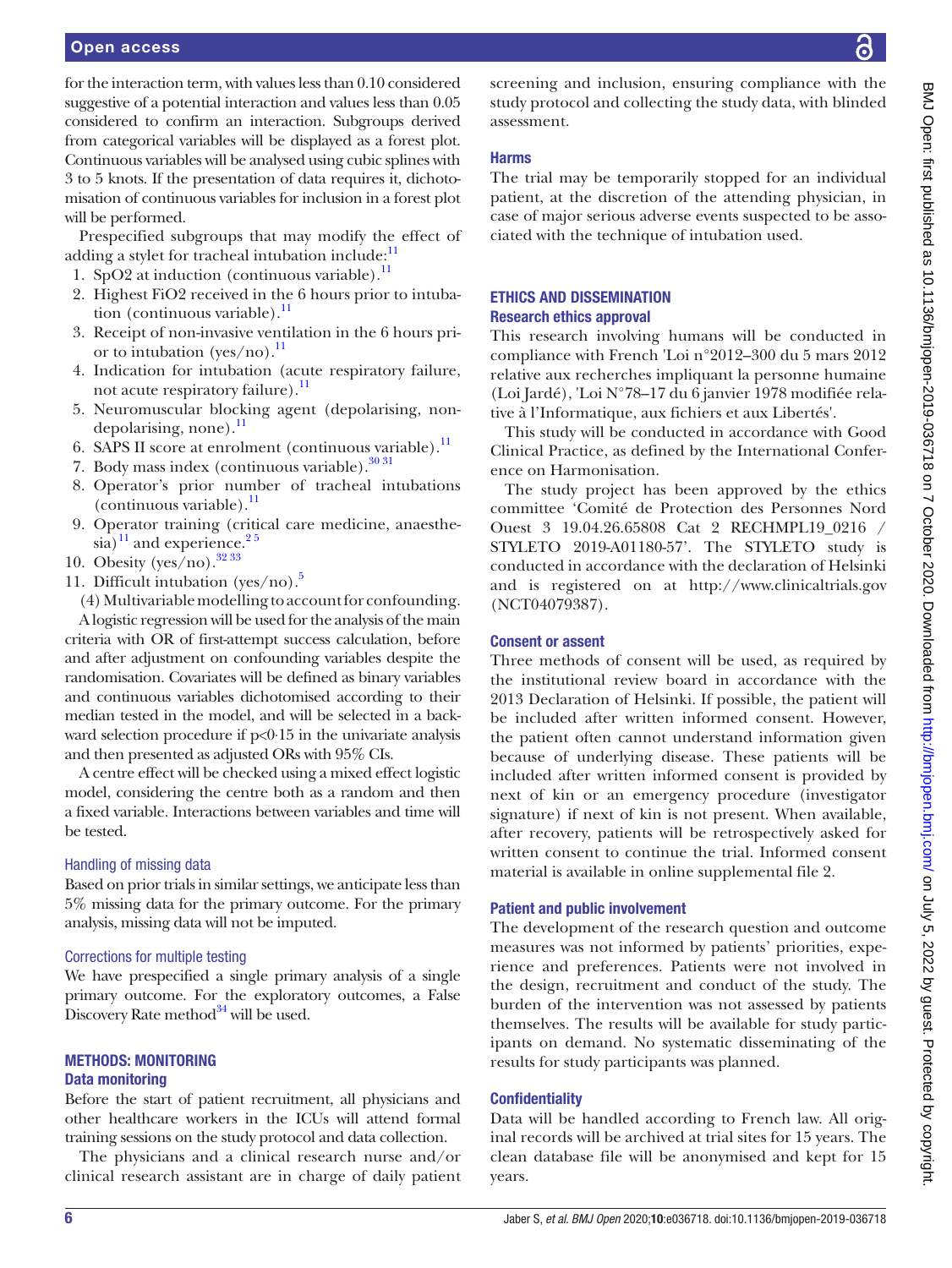The study is an investigator-initiated trial. Study promotion is performed by Montpellier University Hospital, Montpellier, France. There is no industry support or involvement in the trial.

# Dissemination policy

Findings will be published in peer-reviewed journals and presented at local, national and international meetings and conferences to publicise and explain the research to clinicians, commissioners and service users. All investigators will have access to the final data set. Participant-level data sets will be made accessible on a controlled access basis.

# **DISCUSSION**

To the best of our knowledge, the STYLETO trial is the first pragmatic randomised controlled trial powered to investigate if adding a stylet to the endotracheal tube increases first-attempt success during the intubation procedure in ICU.

Intubation in ICU is associated with severe complications,  $4<sup>5</sup>$  the ultimate being the occurrence of intubation-related cardiac arrest.<sup>[6](#page-7-3)</sup> Intubation-related cardiac arrest was found to be an independent risk factor for day 28 mortality.<sup>6</sup> Optimising intubation procedure is, therefore, of particular importance, to reduce morbi-mortality in ICU.<sup>7</sup> However, although many efforts have been made to improve the security of intubation procedure in  $ICU$ ,<sup>[8](#page-7-15)</sup> the devices used for intubating the trachea have been poorly studied. Use of a stylet allows to pre-shape the endotracheal tube, adds rigidity to the endotracheal tube and could help to improve the ability to catheterise the trachea.<sup>35</sup>

The primary endpoint of the trial is the first-attempt success during intubation procedure. The first-attempt success rate in ICU is ranged between 60% and 80% depending on the setting, the population, the level of expertise of operators and the device used.<sup>2 5 18</sup> Increasing first-attempt success could decrease the apnoea period length which can last several minutes, especially when the intubation is difficult. Increased length of apnoea before successful intubation and ventilation is associated with increased occurrence of hypoxaemia.<sup>7</sup> The first-attempt success is of paramount importance in preventing the development of subsequent complications including intubation-related cardiac arrest.<sup>6</sup> The first-attempt success rate is one of the most used main criteria when evaluating devices used for intubation procedure in emergency settings. $2^{10}$  The criterion 'first-attempt intubation success' was chosen because directly related to the potential benefits of using a stylet and associated with complications related to intubation. In a large, multicentre database retrospective analysis of complications related to 1844 intubation in the ICU, $36$  we recently reported that first-attempt success was associated with fewer complications related to intubation than first-attempt failure. The time to successful intubation is also important but was less likely to be affected by the use of a stylet. Moreover, since we collect and report

on most complications related to intubation, either severe or moderate, it may still be possible to determine the effects of stylet on other complications associated with intubation. If this trial demonstrates superiority of the endotracheal tube with stylet, intubation without a stylet might decrease significantly worldwide.

Strengths of the study are that all intubation performed around the clock (nights and weekend) will be included. The randomised design of the study, combined to a sufficient power (95%) with large sample size, will allow to conclude to the usefulness of a stylet. Moreover, as it is a pragmatic and multicentre study, the external validity of the study will be high. Limitations of the study are the non-blinded design, even if it will likely not influence the operator, given the vital character of the intubation procedure. We chose not to allow videolaryngoscopy for the first-attempt of intubation, to avoid confounding factors regarding the association between stylet use and first-attempt success.<sup> $\frac{2}{37}$ </sup> 38 Besides, according to recent data showing the results of an online nationwide survey in 180 French ICUs, $39$  the videolaryngoscopy was used for the first attempt in only 8 (4%) ICUs. Therefore, the external validity of our study will be higher focussing on Macintosh direct laryngoscopy for first-attempt success.

In conclusion, the STYLETO trial is an investigator initiated pragmatic randomised controlled trial powered to test the hypothesis that adding a stylet to the endotracheal tube in comparison to the endotracheal tube alone allows to increase first-attempt success and decrease intubation-related complications during the intubation procedure using a Macintosh direct laryngoscopy blade of ICU patients requiring mechanical ventilation.

# Trial status

The trial is started and actively enrolling since October 2019.

#### Author affiliations

<sup>1</sup>Department of Anaesthesiology and Critical Care Medicine B (DAR B), Saint-Eloi Hospital, University Teaching Hospital of Montpellier, 80 avenue Augustin Fliche, 34295 Montpellier, France, Universite de Montpellier, Montpellier, Languedoc-Roussillon, France

<sup>2</sup>PhyMed Exp, Université de Montpellier, INSERM U1046 Montpellier, France, Inserm U1046, Montpellier, Languedoc-Roussillon, France

<sup>3</sup>Intensive Care & Anesthesiology Department, University of Pointe à Pitre Hospital. Guadeloupe, France, Université des Antilles Bibliothèque Hospitalo-universitaire de Guadeloupe, Pointe-a-Pitre, Guadeloupe

4 Departement of Medical Intensive Care, Lapeyronie Teaching Hospital, Montpellier University, 191, Avenue du Doyen Gaston Giraud, 34295 Montpellier Cedex 5, Université de Montpellier, Montpellier, Languedoc-Roussillon, France

5 IMAG, CNRS, Univ Montpellier, CHU Montpellier, Montpellier, France, Universite de Montpellier, Montpellier, Languedoc-Roussillon, France

<sup>6</sup>Clinical research department of Montpellier university hospital, Montpellier, Universite de Montpellier, Montpellier, Languedoc-Roussillon, France

Contributors ADJ drafted the manuscript together with SJ. SJ designed the study together with ADJ, HB, DG and CC. NM and ADJ wrote the statistical analysis plan and estimated the sample size. All authors (ADJ, AR, BJ, GC, HB, DG, CC, NM, SJ) revised the manuscript for important intellectual content and read and approved the final version of the manuscript.

Funding The study is an investigator-initiated trial. Study promoter is Montpellier University Hospital, Montpellier, France.